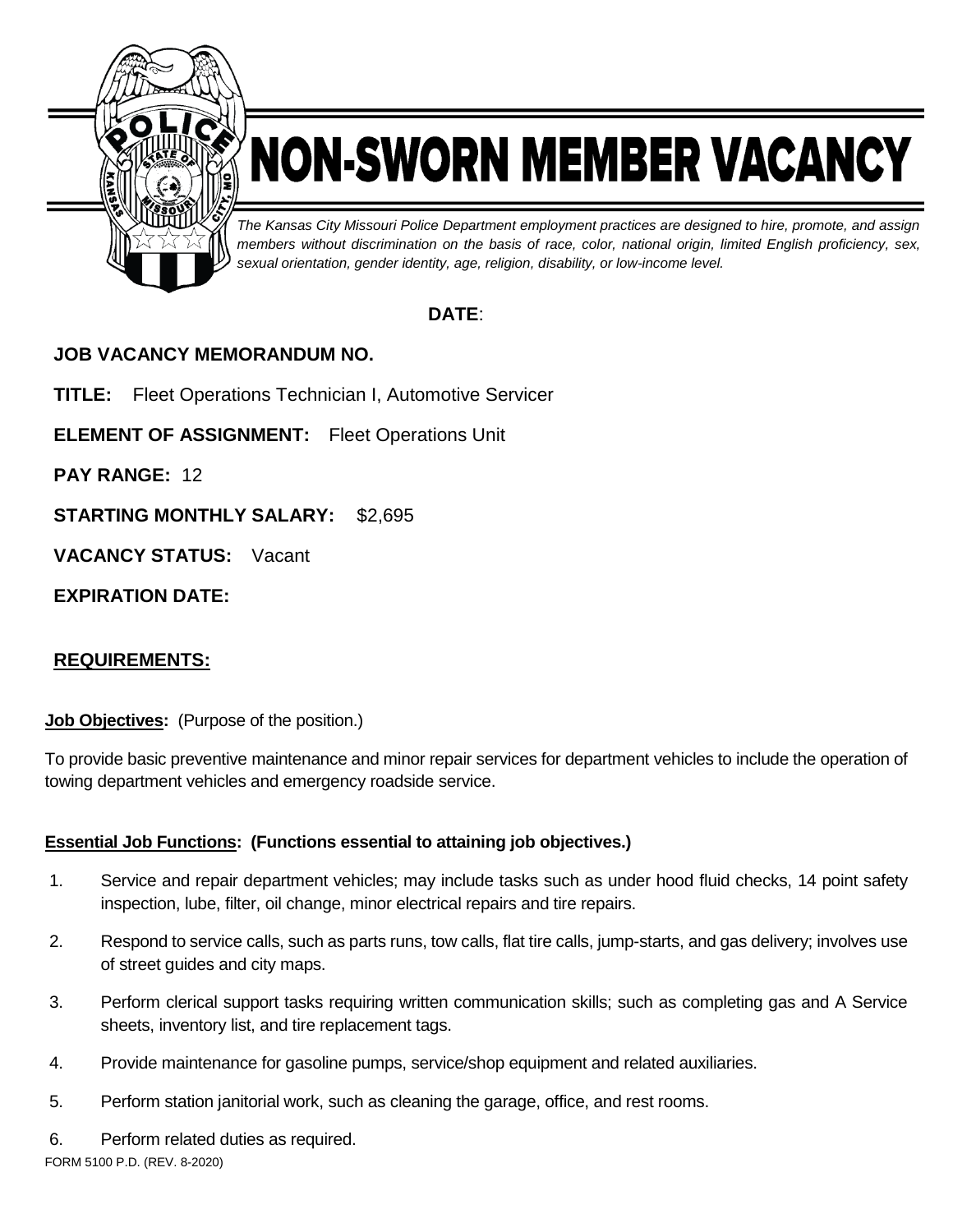- 7. Maintain reliable and predictable attendance. Must have the ability to work flexible hours, overtime, weekends and/or holidays.
- 8. Must have the ability to perform work duties in extreme heat and cold temperatures.
- 9. This class specification should not be interpreted as all inclusive. It is intended to identify the essential functions and requirements of this job. Incumbents may be requested to perform job-related responsibilities and tasks other than those stated in this specification. Any essential function or requirement of this class will be evaluated as necessary should an incumbent/applicant be unable to perform the function or requirement due to a disability as defined by the Americans with Disabilities Act (ADA) as amended by the Amendments Act of 2008 (ADAAA); and the Missouri Human Rights Act (MHRA)

### **Job Standards: (Minimum qualifications needed to perform essential functions.)**

To successfully perform the essential functions of this position, the incumbent must possess a high school diploma or equivalent, and a current valid driver's license.

Must obtain a Missouri State Inspectors Permit within one (1) year of hire date.

Physical Requirements: Standing for prolonged periods, bending, kneeling, climbing, pulling, pushing, and hand dexterity to make necessary repairs. Position requires very heavy lifting (over 50 pounds) approximately 5% of the time, and heavy lifting (20 to 50 pounds) approximately 15% of the time.

### **Job Location: (Place where work is performed.)**

Position operates in a service garage; will operate motor vehicles approximately 10% of the time in all weather conditions.

### **Equipment: (Machines, devices, tools, etc., used in job performance.)**

- Towing equipment
- Service truck and on board equipment (air compressor)
- Miscellaneous service station tools and equipment
- Pneumatic wrenches and impact

All department members interested in being interviewed for the above position must submit a copy of their Request for Transfer, Form 4 P.D. to the Human Resources Division (HRD). The original Request for Transfer form must be submitted through the member's chain of command for endorsement and upon completion, forwarded to the HRD. In addition, another copy of the Request for Transfer, resume and a completed Selection Process Candidate Review Form, Form 417 P.D. (with chain of command endorsements) must be submitted directly to **Mark Crawford, Assistant Manger, Fleet Operations Unit.**

Outside applicants – Go to [https://careers.kcpd.org](https://careers.kcpd.org/) and complete an on-line application. Questions; please contact [Mindy.Davis@kcpd.org](mailto:Mindy.Davis@kcpd.org)**.**

All members must obtain a residence within 30 statute (air) miles of the nearest Kansas City, Missouri city limit during the full term of their employment with the Department.